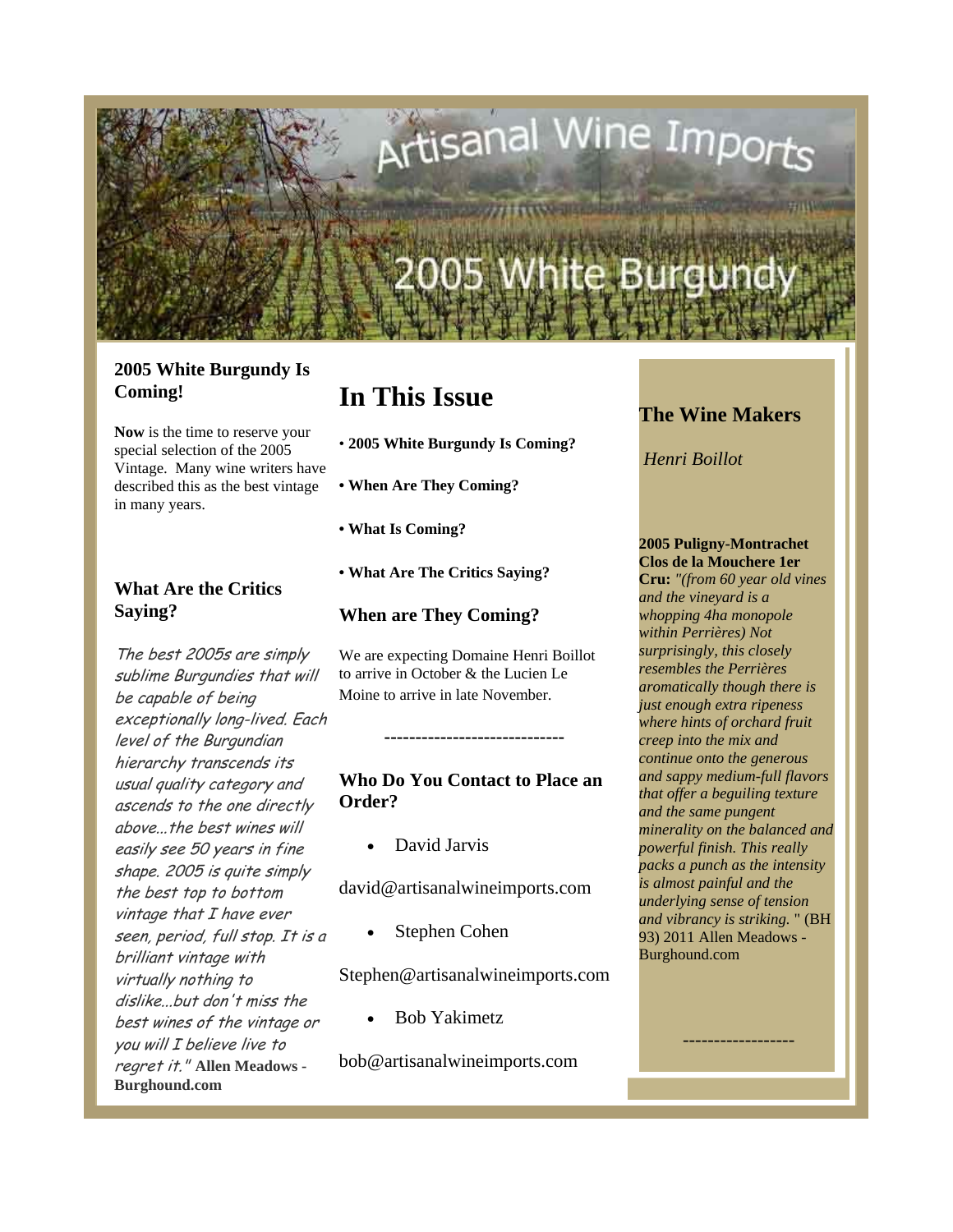#### **Ratings Legend:**

**-----------------------------**

BH - Burghound RP - Robert Parker IMC - Stephen Tanzier Or just send a note with the name of the wine and quantity, so that we can reserve your selection at:

orderdesk@artisanalwineimports.com

If you are interested in any of these fine wines please contact us today. As you might expect, quantities for this exceptional vintage are very limited.

### **2005 White Burgundy from Artisanal Wine Imports**

### **Maison Henri Boillot**

*The Whites*

| 2005 Savigny les Beaune 1er Cru Les Vergelesses (BH-91)     | \$75.00  |
|-------------------------------------------------------------|----------|
| 2005 Chassagnes Montrachet 1er Cru Les Baudines (BH-93)     | \$125.00 |
| 2005 Chassagnes Montrachet 1er Cru Les Chenevottes (BH-93)  | \$125.00 |
| 2005 Puligny Montrachet 1er Cru Clos de la Mouchere (BH-93) | \$125.00 |
| 2004 Puligny Montrachet 1er Cru Les Perrieres (BH-92)       | \$135.00 |
| 2005 Puligny Montrachet 1er Cru Les Pucelles (BH-94)        | \$165.00 |
| 2005 Meursault Village (BH-90)<br>\$65.00                   |          |
| 2005 Meursault 1er Cru Les Poruzots (BH-92)                 | \$125.00 |
| 2005 Meursault 1er Cru Les Charmes (BH-93)                  | \$125.00 |
| 2005 Meursault 1er Cru Les Genevrieres (BH-93)              | \$150.00 |
| 2005 Corton Charlemagne Grand Cru (BH-95)                   | \$225.00 |
| 2005 Criots Batard Montrachet Grand Cru (BH-94)             | \$325.00 |

### **Lucien Le Moine**

*The Whites* **2005 Bourgogne Blanc \$59.00** 

**2005 Chassagne Montrachet "La Romanee" (BH-90/93) \$145.00 2005 Chassagne Montrachet "Caillerets" \$145.00 2005 Meursault "Genevrieres" (BH-91/93) \$150.00 2005 Meursault "Perrieres" (IWC-90/92) \$150.00 2005 Puligny Montrachet "Les Enseigneres" (IWC-88/90) \$130.00 2005 Puligny Montrachet "Champsgains" (IWC-89/92) \$130.00 2005 Corton Blanc \$200.00 2005 Corton Charlemagne (BH-92/94 IWC-91/94) \$225.00**

#### *Lucien Le Moine*

#### **2005 Meursault**

**"Genevrières"**: "*Here the nose is very fresh and spicy with a seductive nose of hazelnut and citrus, especially lemon, that leads to vibrant and notably powerful flavors that manage to bring both excellent volume but with a sense of finesse as well, all wrapped in a wonderfully intense and explosive finish. Really good juice here.*" (BH 91-93)/2012+ Allen Meadows - Burghound.com

**2005 Corton Blanc:** "*Saouma noted that there was a small percentage of pinot blanc in the vineyard. A moderately exotic fruit nose offers good freshness and concentration if not elegance though the borderline massive flavors are powerful, dense and mouth coating and this is very much consistent with a big Corton red as there is plenty of muscle here. This is an interesting wine that should offer solid cellaring potential.*" (BH 90- 93)/2012+ Allen Meadows - Burghound.com